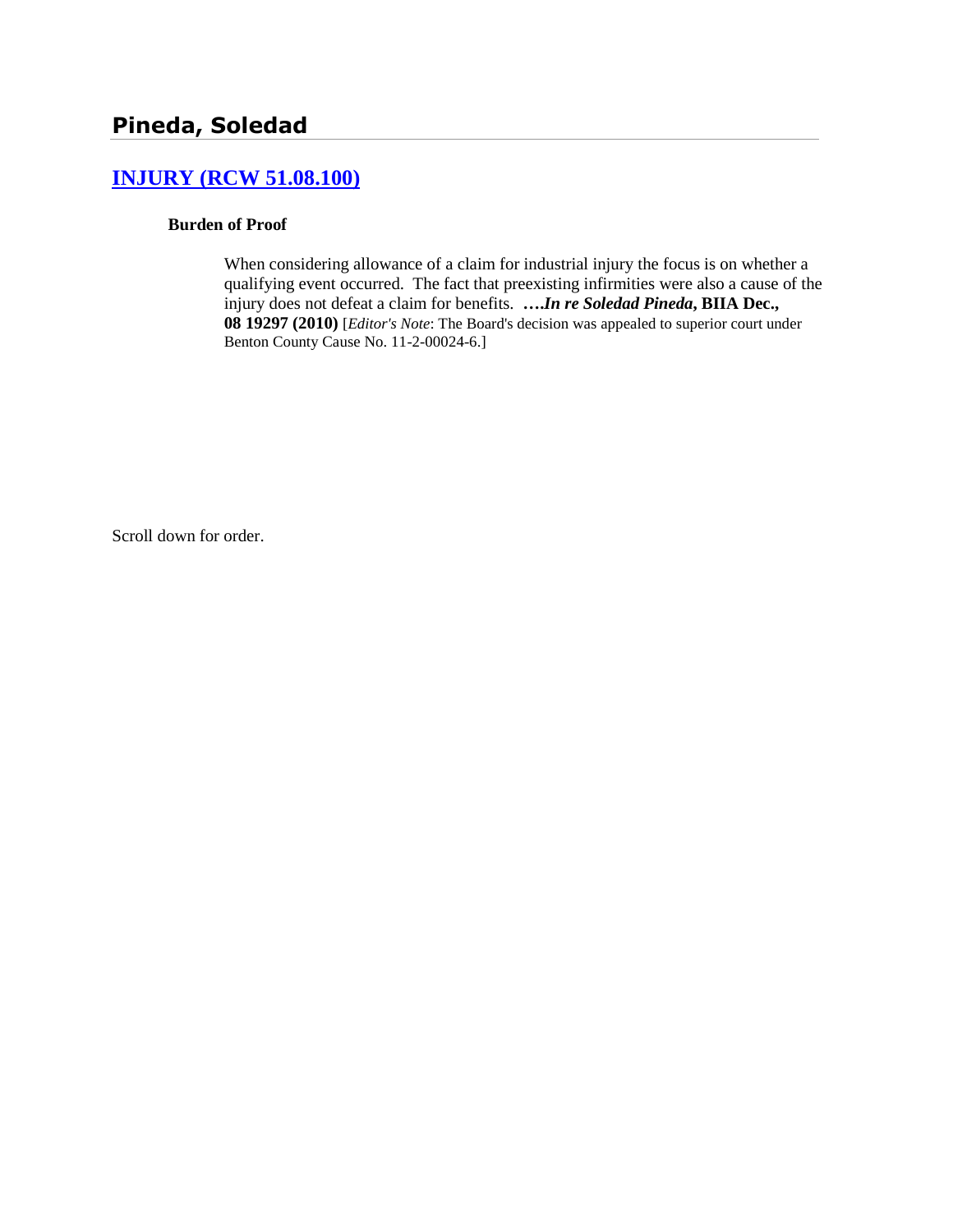# **BEFORE THE BOARD OF INDUSTRIAL INSURANCE APPEALS STATE OF WASHINGTON**

**) )**

**)**

**)**

**IN RE: SOLEDAD PINEDA )**

**CLAIM NOS. AF-44836, SC-93262 & SC-93254 )**

**DOCKET NOS. 08 19297, 08 19298, 09 11932, 09 11932-A, 09 11933, 09 11933-A, 09 12238 & 09 12238-A**

#### **DECISION AND ORDER**

# APPEARANCES:

1

2

3 4

5 6

7

8 9

10

20

- Claimant, Soledad Pineda, by Prediletto, Halpin, Scharnikow & Nelson, P.S., per William L. Halpin
- Employer, Gannon's Nursery, None
- 11 12 Employer, Barrett Business Services, Inc., by Robert W. Atwood, P.C., per
- 13 Robert W. Atwood
- 14 15 16 Department of Labor and Industries, by The Office of the Attorney General, per Dale E. Becker, Assistant

17 18 19 The matter before us involves eight appeals in three separate claims. For clarity, we will follow the pattern utilized in the Proposed Decision and Order and group the description of the appeals under the respective claim number.

# **Claim No. AF-44836**

21 22 23 24 25 26 In Docket No. 08 19297, the claimant, Soledad Pineda, filed an appeal with the Board of Industrial Insurance Appeals on October 3, 2008, from an order of the Department of Labor and Industries dated August 28, 2008. In this order, the Department affirmed the provisions of an order dated June 6, 2008. In that order the Department paid time-loss compensation benefits to Ms. Pineda from May 13, 2008, through June 5, 2008, and ended payment because the claimant had been released to return to work. The Department order is **REVERSED AND REMANDED**.

27 28 29 30 In Docket No. 08 19298, the claimant, Soledad Pineda, filed an appeal with the Board of Industrial Insurance Appeals on October 3, 2008, from an order of the Department of Labor and Industries dated August 29, 2008. In this order, the Department closed the claim and stated: "The claimant's permanent partial disability award is for: 4.00% of compensation for unspecified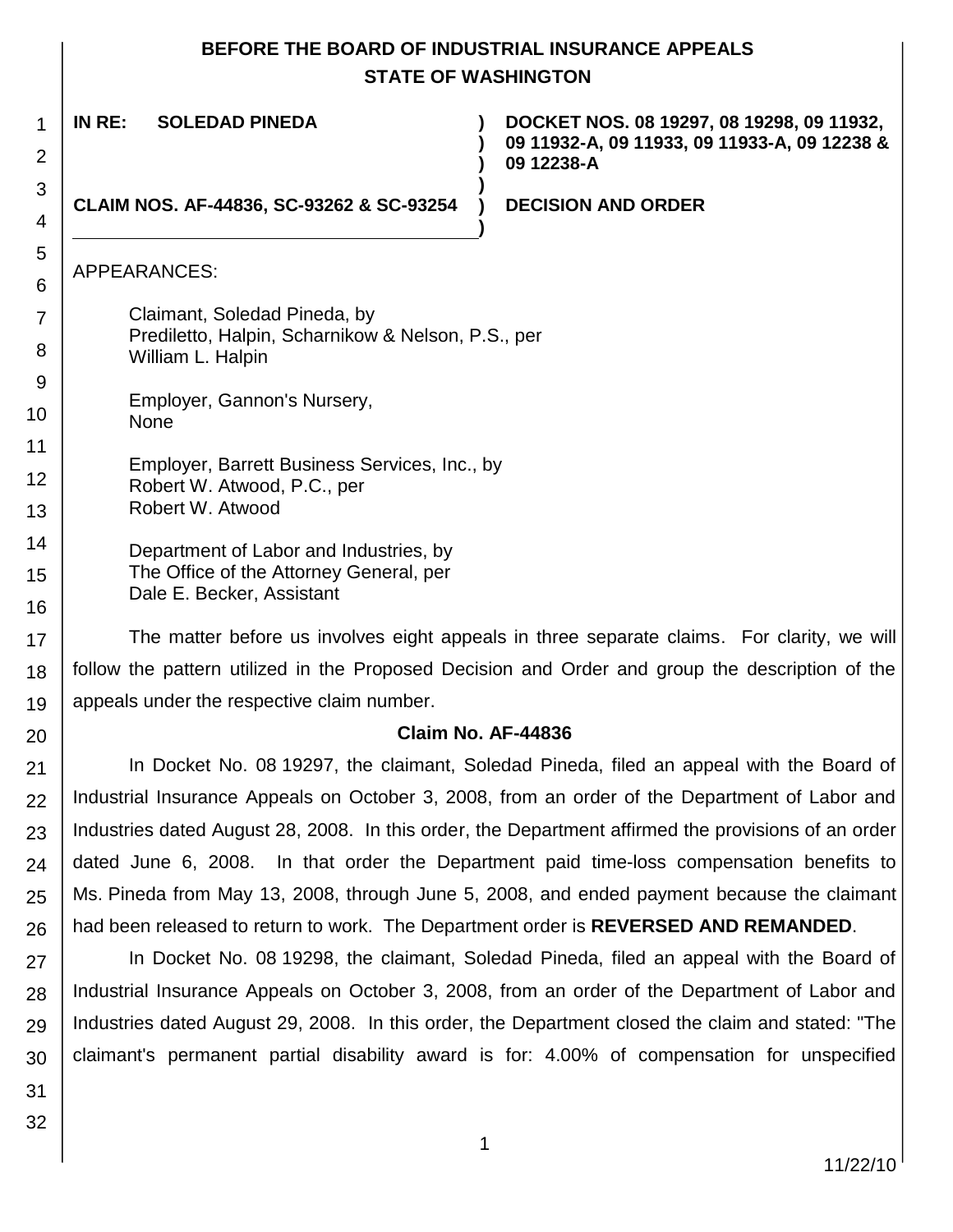1 2 disabilities of 100% as compared to total bodily impairment." The Department order is **REVERSED AND REMANDED**.

#### **Claim No. SC-93254**

4 5 6 7 8 9 10 11 12 13 14 In Docket No. 09 11932, the employer, Barrett Business Services, Inc., filed an appeal with the Board of Industrial Insurance Appeals on February 27, 2009, from an order of the Department of Labor and Industries dated January 28, 2009. In this order, the Department affirmed the provisions of an order dated December 8, 2008, in which the Department declared that Claim No. SC-93262 was filed for an injury that happened on September 12, 2008, and that the injury was an aggravation of the condition covered under Claim No. SC-93254 that was for an injury that happened on August 13, 2008. In the order the Department went on to say it was consolidating the claims; that Claim No. SC-93262 was an invalid number and that Claim No. SC-93254 had been assigned to the claim. Finally, the Department declared all future correspondence regarding the September 12, 2008 injury should be filed under Claim No. SC-93254. The Department order is **AFFIRMED**.

15 16 17 18 In Docket No. 09 11932-A, the claimant, Soledad Pineda, filed a cross-appeal with the Board of Industrial Insurance Appeals on March 23, 2009, from the order of the Department of Labor and Industries dated January 28, 2009, under Claim No.SC-93254. The claimant's appeal is **DISMISSED**.

19

3

#### **Claim No. SC-93262**

20 21 22 23 24 25 26 27 28 29 30 In Docket No. 09 11933, the employer, Barrett Business Services, Inc., filed an appeal with the Board of Industrial Insurance Appeals on February 27, 2009, from an order of the Department of Labor and Industries dated January 28, 2009. In this order, the Department affirmed the provisions of an order dated December 8, 2008. In that order the Department determined that Claim No. SC-93262 was filed for an injury that happened on September 12, 2008, and that the injury was an aggravation of the condition covered under Claim No. SC-93254 that was for an injury that happened on August 13, 2008. In the order the Department went on to say it was consolidating the claims; that Claim No. SC-93262 was an invalid number; and that Claim No. SC-93254 had been assigned to the claim. Finally, the Department declared all future correspondence regarding the September 12, 2008 injury should be filed under Claim No. SC-93254. The Department order is **AFFIRMED**.

31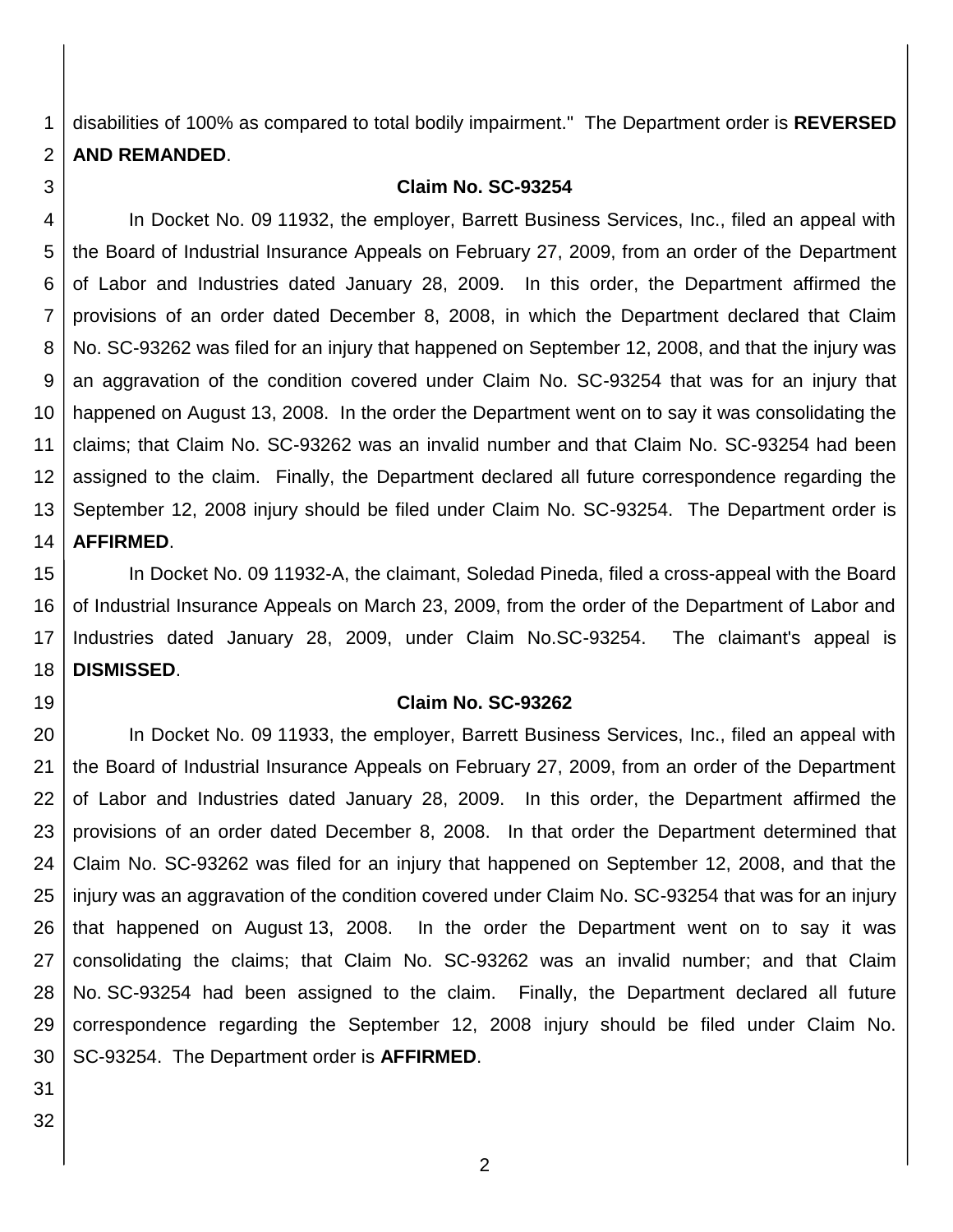1 2 3 In Docket No. 09 11933-A, The claimant, Soledad Pineda, filed a cross-appeal with the Board of Industrial Insurance Appeals on March 23, 2009, from the order of the Department of Labor and Industries dated January 28, 2009. The claimant's appeal is **DISMISSED**.

4 5 6 7 8 In Docket No. 09 12238, the employer, Barrett Business Services, Inc., filed an appeal with the Board of Industrial Insurance Appeals on February 27, 2009, from an order of the Department of Labor and Industries dated January 27, 2009. In this order, the Department allowed Ms. Pineda's claim for benefits for an industrial injury that happened on August 13, 2008. The Department order is **AFFIRMED**.

9 10 11 The claimant, Soledad Pineda, filed a cross-appeal with the Board of Industrial Insurance Appeals on March 23, 2009, from the order of the Department of Labor and Industries dated January 27, 2009. The claimant's appeal is **DISMISSED**.

12

#### **DECISION**

13 14 15 16 17 18 As provided by RCW 51.52.104 and RCW 51.52.106, this matter is before the Board for review and decision. The Department and employer filed timely Petitions for Review of a Proposed Decision and Order issued on August 20, 2010, in which the industrial appeals judge reversed and remanded the orders of the Department dated August 28, 2008, and August 29, 2008, affirmed the orders of the Department dated January 28, 2009, January 28, 2009, and January 27, 2009, and dismissed the appeals in Docket Nos. 09 11932-A, 09 11933-A, and 09 12238-A.

19 20 The Board has reviewed the evidentiary rulings in the record of proceedings and finds that no prejudicial error was committed. The rulings are affirmed.

21 22 23 24 25 26 27 28 29 Initially we note that we are granting review for the purpose of correcting the findings and conclusions entered in Docket Numbers 08 19297 and 08 19298 under Claim No. AF-44836. The Department of Labor and Industries asserts that the claimant, Ms. Pineda, was not entitled to time loss compensation benefits for the entire period of June 6, 2008, through August 29, 2008, because the evidence persuasively demonstrates that she worked at two different jobs during this period and that she would be entitled to wage time loss compensation and/or loss of earning power benefits only during those periods she was not employed. We agree. However, it will be necessary to remand this claim to allow the Department to ascertain the length of time Ms. Pineda was employed and determine the correct amount of compensation she received.

30 31 32 We have granted the self-insured employer, Barrett Business Services, Inc.'s, Petition for Review but after considering the record of evidence and the legal authority cited, we affirm the determinations of our industrial appeals judge regarding those appeals as they pertain to both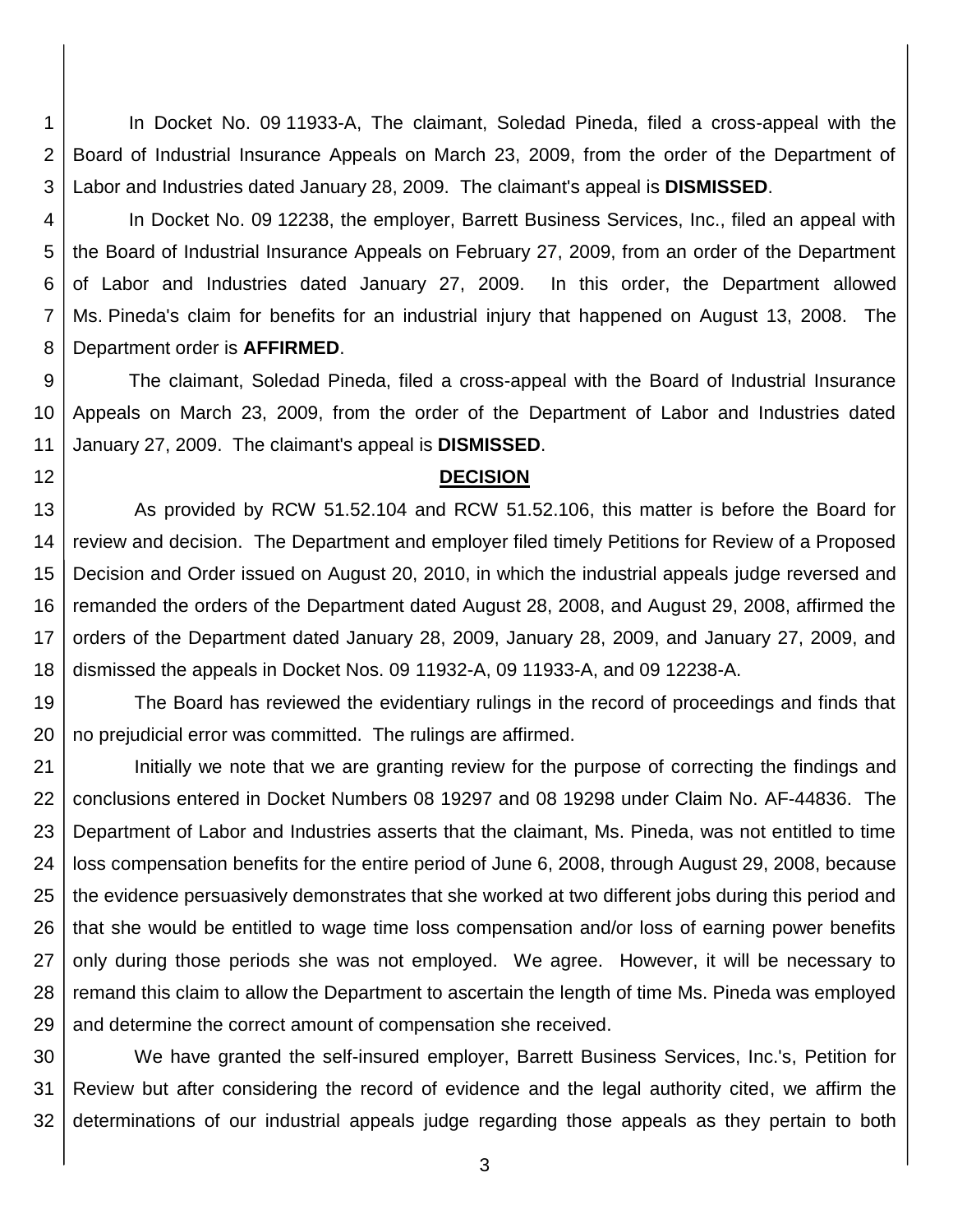1 2 3 Barrett Business Services, Inc. and to Ms. Pineda. The evidence is thoroughly and accurately set forth in the Proposed Decision and Order; and we will set forth only those facts necessary to explain our decision.

4 5 6 7 8 9 10 11 Ms. Pineda was initially injured in the course of her employment with Gannon's Nursery on May 22, 2007. Gannon's nursery is a state fund employer. Ms. Pineda fell over a hose and landed on both knees, with the left knee receiving the brunt of the fall. She filed a claim for this injury on June 20, 2007, in Claim No. AF-44836. Timothy Rankin, M.D., performed surgery on Ms. Pineda's left knee on September 20, 2007. In the months following the surgery, Ms. Pineda received physical therapy and a brace for her left knee. The brace is described in the record as an "unloader brace." Ms. Pineda reported continuing problems with her left knee through all of the events covered by these appeals.

12 13 14 15 16 In May of 2008, the Department of Labor and Industries began preparing Ms. Pineda's claim for closing. The Department arranged for a vocational assessment by Alicia Lee, VRC, and an independent medical examination by Michael Gillespie, M.D. Based on these assessments the Department terminated time loss compensation benefits in the state fund claim in an order dated June 6, 2008 (time loss ended on June 5, 2008), and later closed the claim on August 29, 2008.

17 18 19 20 21 22 23 Ms. Pineda testified persuasively that she continued to experience pain and limitations due to her May 22, 2007 industrial injury to her left knee after time loss compensation benefits were ended on June 6, 2008. She testified that financially she had to find work. Ms. Pineda obtained a job picking blueberries. She worked at this job for between two to four weeks in the period following June 6, 2008. It appears that Ms. Pineda was able to work at this job with the assistance of her daughter, Sandra Pineda. Her daughter would pick the lower parts of the blueberry bushes so that Ms. Pineda would not have to kneel or bend her knee.

24 25 26 27 28 29 30 31 After the end of the blueberry job, Ms. Pineda again found employment with BBSI sorting corn. From the uncontroverted description of Ms. Pineda, the corn sorting line had been shut down to facilitate the cleaning of debris in and around the machinery. The machinery was an automated belt that would bring corn in to be husked and sent through a device to strip the corn from the cobs. Based on the description from Ms. Pineda and her daughter, Sandra, it appears that on August 13, 2008, they were sweeping and picking up the debris and putting it into waste containers. Sandra Pineda would sweep the debris toward Ms. Pineda, who would use a plastic scoop shovel to gather up the debris and deposit it into the waste receptacles. Ms. Pineda describes that she was

32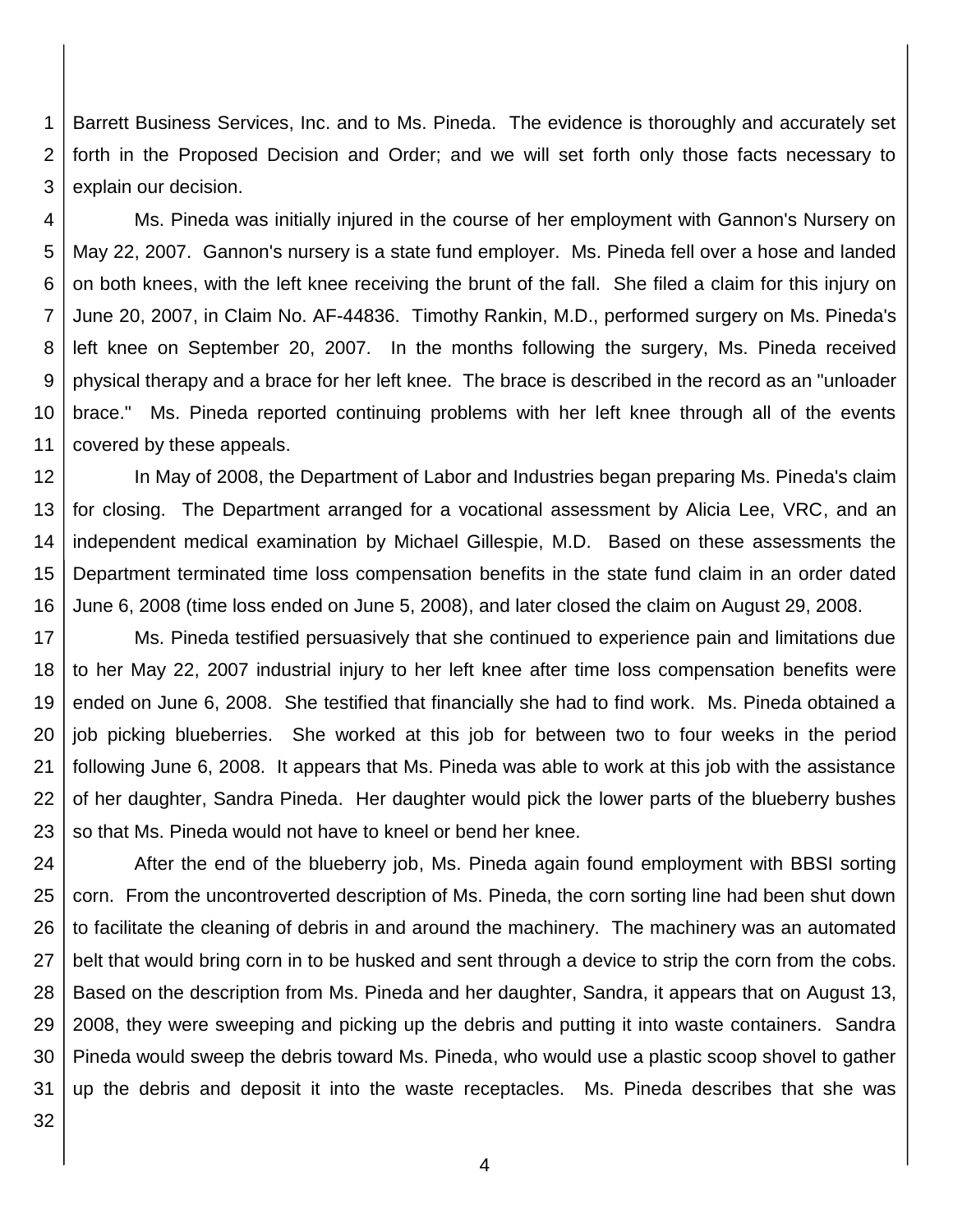1 2 shoveling or scooping debris near the base of machinery and when she pulled the shovel back, her left knee gave out and she fell, striking her right knee first and then her left knee.

3 4 5 6 7 8 9 Ms. Pineda went to the emergency room and then sought medical evaluation from a physician's assistant, Emily Pfaff, on August 19, 2008. Ms. Pfaff had followed Ms. Pineda's care for the May 22, 2007 injury at Gannon's Nursery. Ms. Pineda was already scheduled for a further MRI and an orthopedic consultation with the surgeon who performed her left knee surgery, Dr. Timothy Rankin. Ms. Pfaff recommended that Ms. Pineda follow through with these appointments. Ms. Pineda filed a claim for benefits for the August 13, 2008 incident with the self-insured employer, BBSI, on September 25, 2008, in Claim No. SC-93254.

10 11 12 13 14 15 Following the August 13, 2008 injury, BBSI offered Ms. Pineda an office job. Ms. Pineda described her duties as shredding papers and standing outside the office holding a sign advertising positions available with Barrett Business Services, Inc. On September 12, 2008, Ms. Pineda went downstairs from the office she was working in to use the restroom. On her return walking upstairs, her left knee gave out and she fell, striking her right knee and her left knee. Ms. Pineda filed an additional claim for this event on November 4, 2008, in Claim No. SC-93262.

16 17 18 19 20 21 22 23 24 25 26 Ms. Pineda appealed the closing of her state fund claim in Claim No. AF-44836 because she asserts that her conditions proximately caused by the industrial injury of May 22, 2007, were not fixed and stable, and she required further proper and necessary medical treatment. As we have examined the evidence presented by the parties, it is necessary to look at the evidence in the aggregate rather than from the perspective of just one side. BBSI presented the testimony of Daniel Seltzer, D.O., who testified that Ms. Pineda's left knee condition associated with the May 22, 2007 industrial injury was not fixed and stable as of the time Department terminated time loss compensation benefits in June of 2008, and as of the date of the Department's August 29, 2008 order closing the claim. This opinion is supported by physician's assistant, Emily Pfaff. We agree that Claim No. AF-44836 should not be closed and that Ms. Pineda should receive additional treatment for the conditions proximately caused by this claim.

27 28 29 30 31 32 Similarly, we believe that Ms. Pineda was not capable of reasonably continuous gainful employment from June 6, 2008, through the date of the Department's closing order, August 29, 2008. Two vocational witnesses were presented by the parties. The Department presented the testimony of Alicia Lee, VRC, and BBSI presented the testimony of Scott Whitmer, VRC. Ms. Lee's testimony is not persuasive. Her opinions were conclusory in nature, and she appears to have misconstrued the physical limitations regarding employment conditions approved by Ms. Pineda's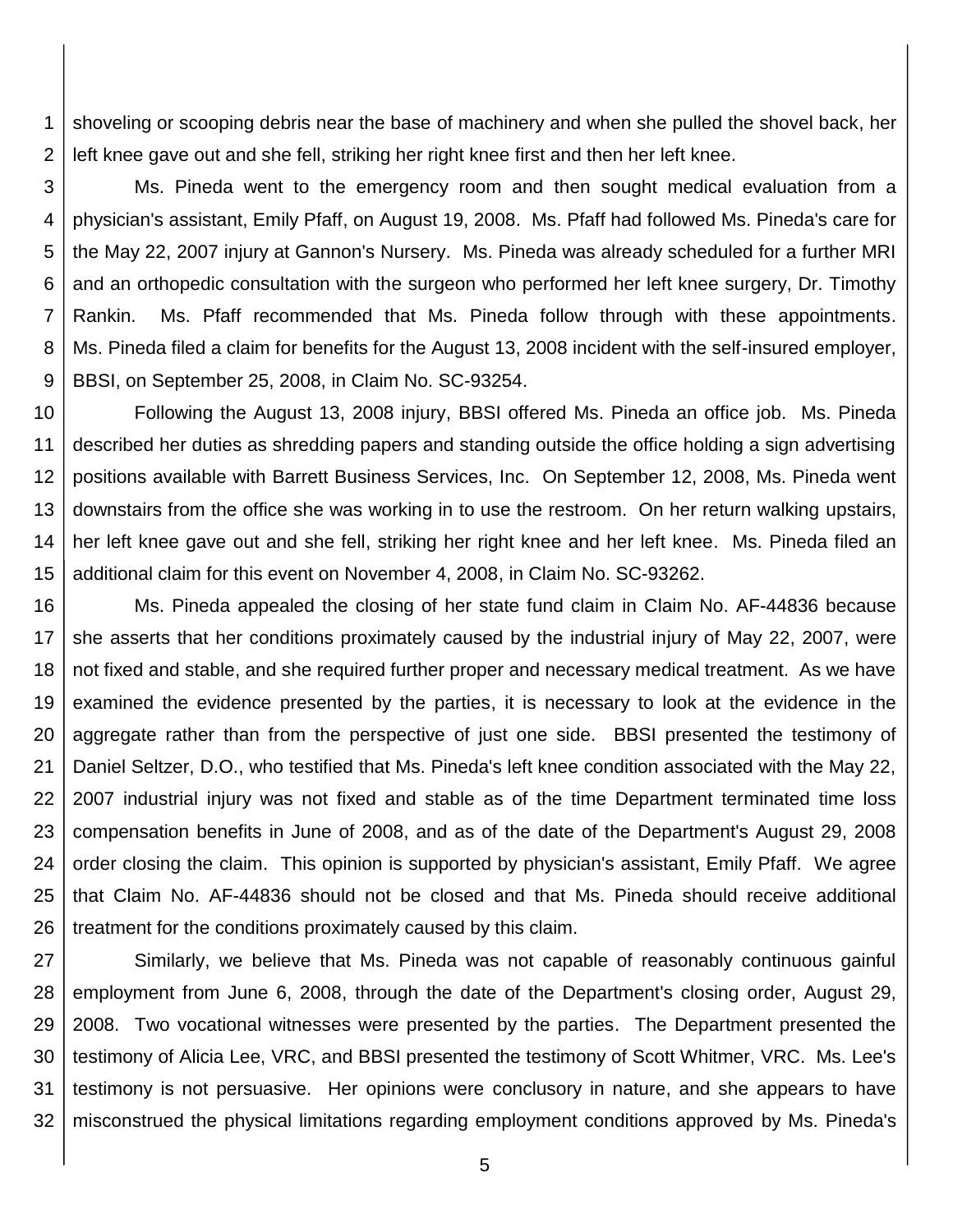1 2 3 4 5 attending surgeon, Dr. Rankin. Mr. Whitmer's opinions regarding Ms. Pineda's ability to engage in reasonably continuous gainful employment are more in line with facts of the case and the medical opinions. Ms. Pineda was not capable of returning to her job of employment under the state fund claim, and she would have difficulty obtaining and retaining employment within her previous employment experience, language abilities, age, and physical limitations.

6 7 8 9 10 11 12 13 14 15 16 The Department of Labor and Industries objected to the results reached in the Proposed Decision and Order. The Department ended time loss compensation benefits on June 5, 2008. The industrial appeals judge directed payment of time loss compensation benefits from May 13, 2008, through August 29, 2008, less payments already made for this time period (May 13, 2008, through June 5, 2008). The record clearly establishes that Ms. Pineda was employed for a significant period of time from June 6, 2008, through August 29, 2008. Although Ms. Pineda was imprecise, she stated that she worked picking blueberries for between two and four weeks, and that she had worked at BBSI for two to three weeks before her August 13, 2008 injury. We agree with the Department that Ms. Pineda is not entitled to both wages and time loss for this period. Therefore, we remand to direct the Department to ascertain the extent of Ms. Pineda's employment and pay the appropriate benefits based on a further investigation.

17 18 19 20 21 22 23 24 25 26 27 The fact that Ms. Pineda was employed begs the question of whether she was temporarily totally disabled from June 6, 2008, through August 29, 2008. We find Mr. Whitmer's testimony helpful. It is clear that Ms. Pineda was well motivated to find and **obtain** employment, in spite of the physical limitations imposed by her May 22, 2007 industrial injury. Our supreme court, quoting the Kansas Supreme Court, laid down the following principles regarding total disability, which we believe are applicable to this case: "One who is disqualified from performing the usual tasks of a workman in such a way as to enable him to procure and **retain** employment is ordinarily regarded as totally incapacitated." (Emphasis added.) *[Moore v. Peet Bros. Mfg. Co.,](https://www.lexis.com/research/buttonTFLink?_m=e0b4343ccb3c963ed59c9bac0a59ba05&_xfercite=%3ccite%20cc%3d%22USA%22%3e%3c%21%5bCDATA%5b2004%20WA%20Wrk.%20Comp.%20LEXIS%20141%5d%5d%3e%3c%2fcite%3e&_butType=3&_butStat=2&_butNum=13&_butInline=1&_butinfo=%3ccite%20cc%3d%22USA%22%3e%3c%21%5bCDATA%5b99%20Kan.%20443%5d%5d%3e%3c%2fcite%3e&_fmtstr=FULL&docnum=1&_startdoc=1&wchp=dGLbVzb-zSkAz&_md5=c7af5d447f4c58e4e7eac2a50c94b3f7)* 99 Kan. 443, 162 Pac. [295 \(1917\),](https://www.lexis.com/research/buttonTFLink?_m=e0b4343ccb3c963ed59c9bac0a59ba05&_xfercite=%3ccite%20cc%3d%22USA%22%3e%3c%21%5bCDATA%5b2004%20WA%20Wrk.%20Comp.%20LEXIS%20141%5d%5d%3e%3c%2fcite%3e&_butType=3&_butStat=2&_butNum=13&_butInline=1&_butinfo=%3ccite%20cc%3d%22USA%22%3e%3c%21%5bCDATA%5b99%20Kan.%20443%5d%5d%3e%3c%2fcite%3e&_fmtstr=FULL&docnum=1&_startdoc=1&wchp=dGLbVzb-zSkAz&_md5=c7af5d447f4c58e4e7eac2a50c94b3f7) quoted in *[Kuhnle v. Department of Labor & Indus.,](https://www.lexis.com/research/buttonTFLink?_m=e0b4343ccb3c963ed59c9bac0a59ba05&_xfercite=%3ccite%20cc%3d%22USA%22%3e%3c%21%5bCDATA%5b2004%20WA%20Wrk.%20Comp.%20LEXIS%20141%5d%5d%3e%3c%2fcite%3e&_butType=3&_butStat=2&_butNum=14&_butInline=1&_butinfo=%3ccite%20cc%3d%22USA%22%3e%3c%21%5bCDATA%5b12%20Wn.2d%20191%5d%5d%3e%3c%2fcite%3e&_fmtstr=FULL&docnum=1&_startdoc=1&wchp=dGLbVzb-zSkAz&_md5=42fa9e1c902472eb8854a0dad2cb1d1a)* 12 Wn.2d 191 (1942), at 198. We stated in a recent decision of *In Re Darrell D. Hickman II,* Dckt. No. 08 17924, (August 10, 2009), citing *Leeper v. Department of Labor and Indus*., 123 Wn.2d 803 (1994):

28 29 30 31 32 The Industrial Insurance Act insures workers for loss of ability to earn a living as a result of an industrial injury. In determining eligibility for a permanent total disability, the focus is on the injured workers [sic] ability to perform work that can be obtained in the labor market. That, in turn, requires consideration of a variety of factors, including vocational skills obtained from previous employment or from retraining, age, education, physical restrictions, and loss of function. The question is whether taking those factors into account, the injured worker can reasonably compete for jobs in the labor market because the injured worker must be capable of both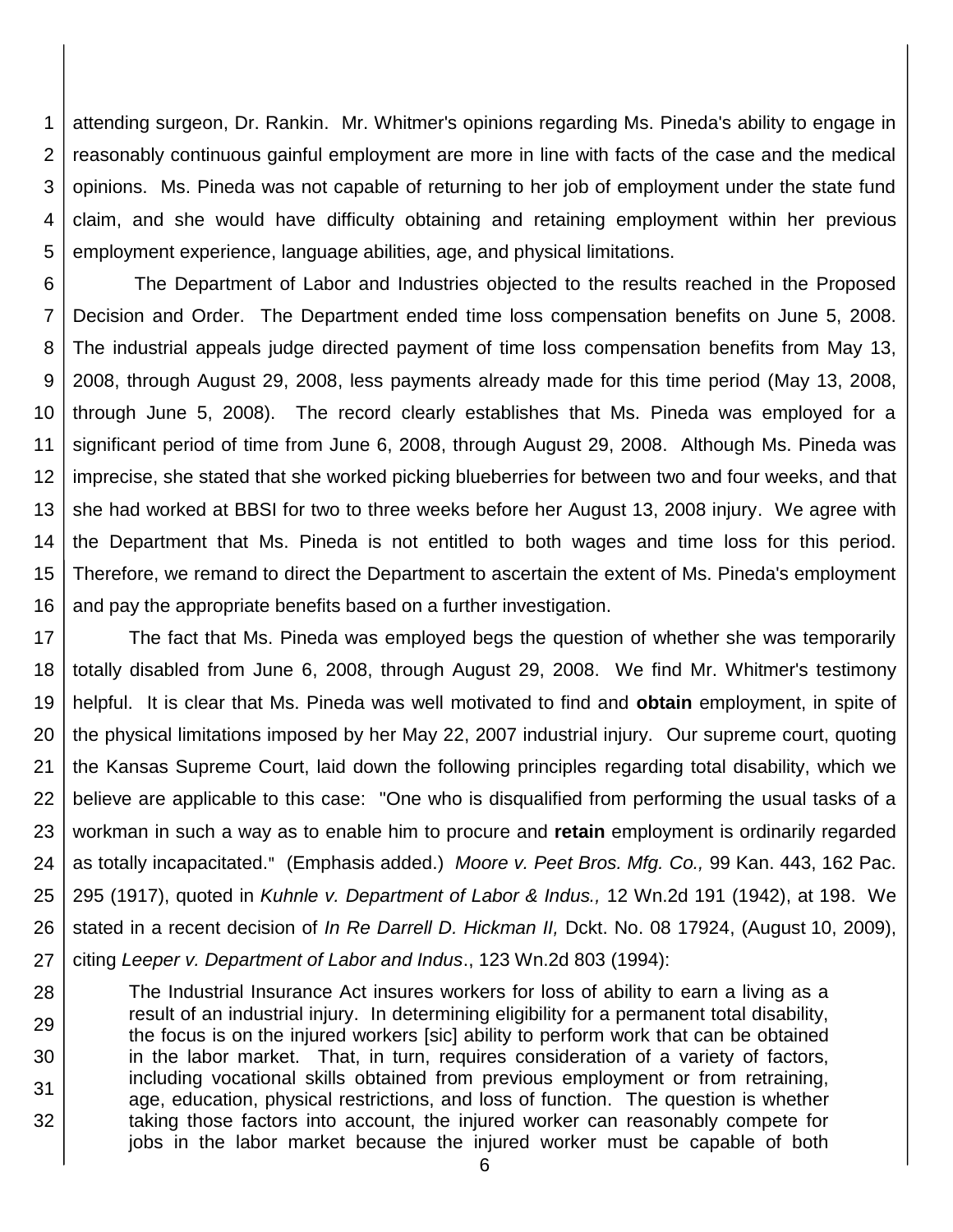obtaining **and performing** gainful employment if he or she is denied disability benefits. (Emphasis added.)

*Hickman* at 3.

"Obtaining" employment is not the ultimate consideration in determining total disability, whether that status is permanent or temporary. We believe that Ms. Pineda's employment between June and August 2008 is evidence that she was not able to **retain** or **perform** reasonably continuous gainful employment as contemplated in the cases cited herein, given the limitations imposed by her May 22, 2007 industrial injury.

We affirm the determinations made by our industrial appeals judge regarding the appeals stemming from Claim No. AF-44836, with the exception noted that the Department should investigate the extent of Ms. Pineda's employment between June 6, 2008, and August 29, 2008, and calculate her entitlement to wage replacement benefits based on that investigation.

We next address BBSI's assertions that Ms. Pineda's injuries sustained on August 13, 2008, and September 12, 2008, were not new injuries but merely manifestations of her ongoing knee problems from the May 22, 2007 industrial injury. In its Petition for Review, BBSI argues that neither the August 13, 2008 injury nor the September 12, 2008 injury would have happened to Ms. Pineda "but for" her prior injury of May 22, 2007. In other words, had Ms. Pineda's knee not been compromised by the May 22, 2007 injury at Gannon's Nursery, she would not have been injured at BBSI. BBSI contends that Ms. Pineda's activities on August 13, 2008, and September 12, 2008, are not "supervening" events. Rather they represent aggravations of the pre-existing industrial injury. BBSI cites our decision of *In Re Robert D. Tracy,* BIIA Dec., 88 1695 (1990). In *Tracy* the Board held:

A new injury and an aggravation of a preexisting condition are not necessarily mutually exclusive. We certainly do not read the Court's decision in *McDougle* as making any hard and fast distinction between the two.

Frequently a dichotomy is established between a new injury and an aggravation for purposes of providing a framework for analyzing cases like Mr. McDougle's and like the appeal before us. But this is merely a shorthand way of determining the real questions -- but for the original industrial injury, would the worker have sustained the subsequent condition? Or, in the alternative, did some subsequent event or events constitute a supervening cause, independent of his industrial injury?

*Tracy* at 6-7.

. . . .

31 32 BBSI argues that while an event may be construed as either an aggravation of a pre-existing condition or a new injury, it cannot be both. The industrial appeals judge cited *Tracy* and held that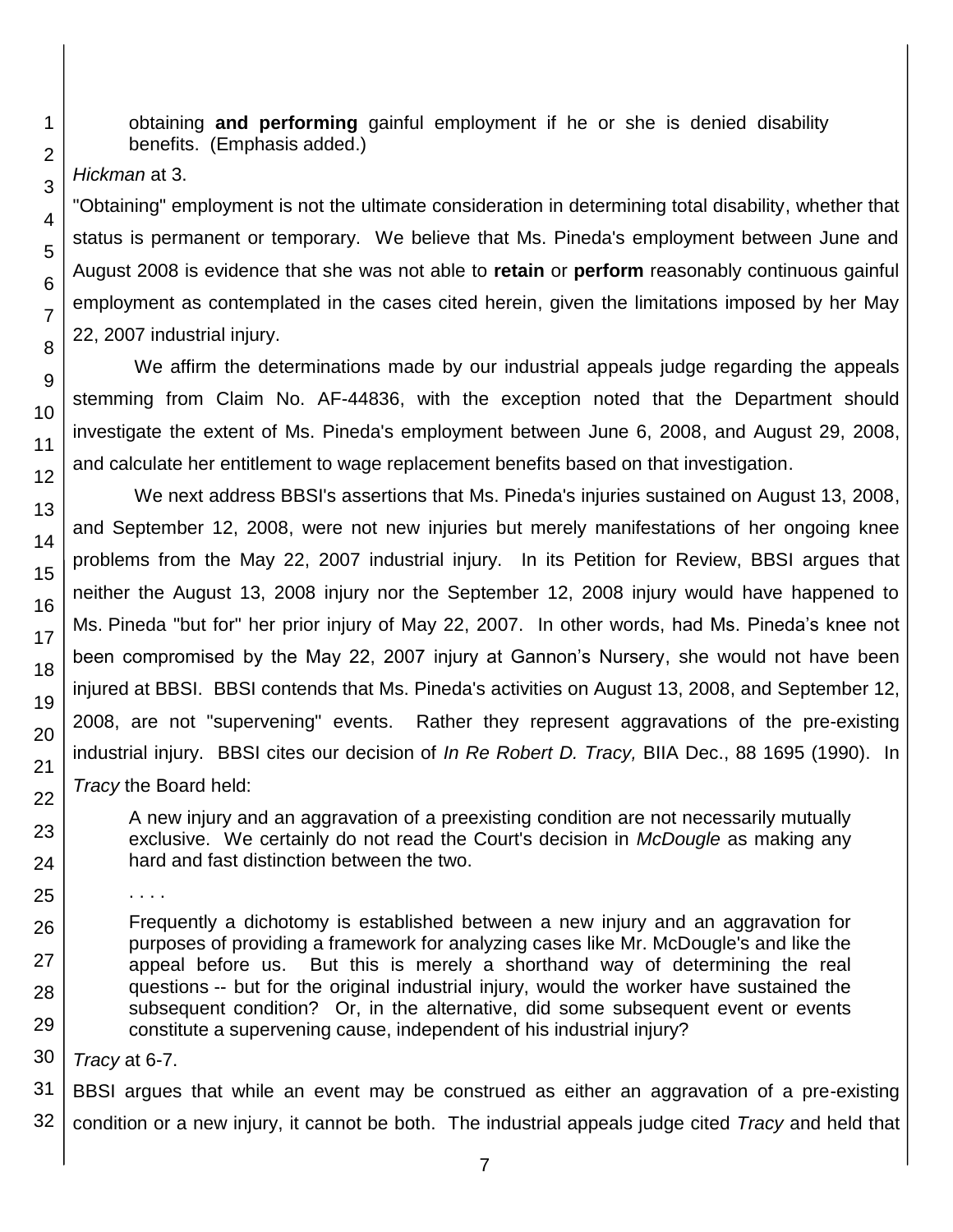1 2 3 4 5 the events/injuries of August 13, 2008, and September 12, 2008, could be both a new injury and an aggravation of a prior injury, and affirmed the Department's allowance of the claims against BBSI. Again, BBSI asks us to determine that the injuries on August 13, 2008, and September 12, 2008, were not supervening events but were simply aggravations of the prior industrial injury of May 22, 2007.

6 7 8 9 10 11 12 13 We believe the proper focus of the inquiry is not on whether the events were supervening events or an aggravation. In other words, we need not determine whether the events are supervening events in order to determine whether the events can be considered industrial injuries. Nor do we need to determine whether the events must be considered an aggravation. Rather, the focus is entirely on whether the events of August 13, 2008, and September 12, 2008, meet the statutory requirements necessary to support allowance of a claim. If the events are supervening is relevant only in the context of a determination of the responsibility for the underlying medical conditions, not to a determination if an industrial injury has occurred.

14 15 16 17 18 19 20 21 22 23 24 25 26 We focus on allowance of the claim because the Industrial Insurance Act does not provide an exception to coverage for workers who may have prior physical or mental frailties. Indeed, it is well established that employers must take their workers as they find them, with all their infirmities and physical and mental limitations. In *Metcalf v. Department of Labor & Indus.*, 168 Wash. 305, (1932), our supreme court stated, "It was not the legislature's purpose to limit the provisions of the workmen's compensation act to only such persons as approximate physical perfection." *Metcalf* at 309. Upon employment, BBSI was responsible for any industrial condition suffered by Ms. Pineda in the course of her employment. Ms. Pineda suffered a qualifying injury in terms of a "sudden and tangible happening, of a traumatic nature, producing an immediate or prompt result, and occurring from without, and such physical conditions as result therefrom." RCW 51.08.100. *The fact that the results of that event might not have been as serious or might not have happened at all except for a pre-existing infirmity does not defeat a claim for benefits.* Any event meeting the statutory requirements of an industrial injury requires allowance of the claim.

27 is irrelevant whether Ms. Pineda's knee would have given out on August 13, 2008, irrespective of the work she was performing for BBSI. Ms. Pineda's work for BBSI was physically strenuous. Shoveling the debris from the corn sorting line was an activity that was calculated to stress an already compromised knee condition. On the record presented to us, we find that the fall at work on August 13, 2008, caused Ms. Pineda to suffer further injury to her pre-existing left and right knee Factually we find that Ms. Pineda was injured in the course of her employment with BBSI. It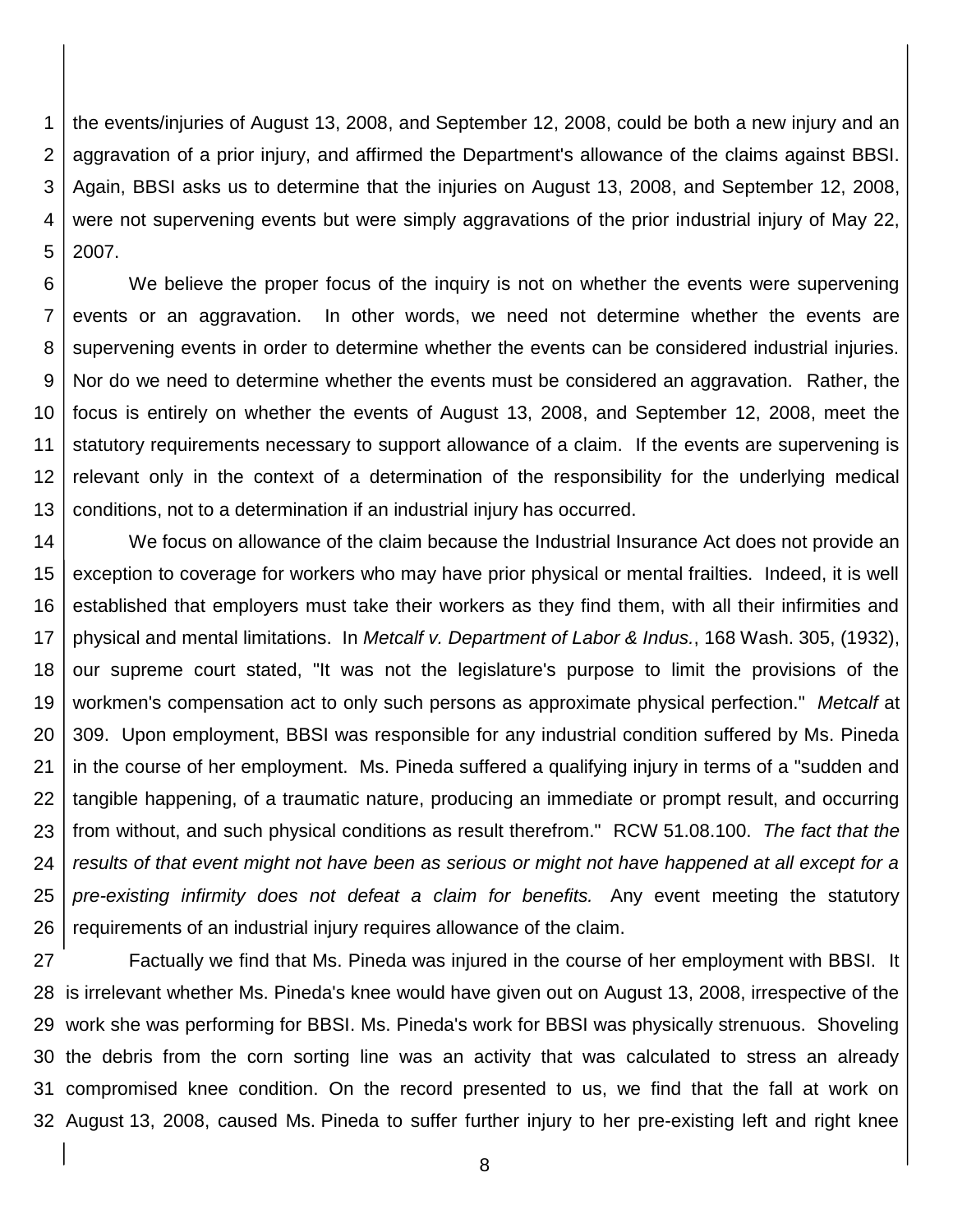1 conditions. As of August 13, 2008, Ms. Pineda suffered a further injury of her knee conditions 2 caused during the course of her employment with BBSI.

3 4 5 Similar analysis applies to the events of September 12, 2008. Going up stairs after using the restroom was an activity certainly contemplated as a part of her office duties. Due to this fall Ms. Pineda suffered further injury to her left and right knees.

6 7 8 9 10 11 12 13 14 It is understandable that BBSI is concerned about these claims. Ms. Pineda had an open claim as of the date she was employed by BBSI. Her injuries at BBSI affected the same body parts as those covered in the state fund claim. However, we have determined that Ms. Pineda's conditions under the state fund claim were not fixed and stable as of August 29, 2008. She should be provided treatment and other benefits under that claim. The extent of the injury to Ms. Pineda as a result of her injuries at BBSI will need to be determined after further medical evaluation and treatment under the state fund claim. In terms of the self-insured claims, it is clear Ms. Pineda had pre-existing, symptomatic, bilateral knee problems, worse on the left than the right, as of August 13, 2008.

15 16 17 18 19 20 21 22 We have not separately addressed the September 12, 2008 injury in detail. For the reasons set forth in this decision, we agree with the Department's determination to allow the claim and consolidate the claims and administer them together. BBSI is the employer in both claims. The Department consolidated Claim No. SC-93262 (the September 12, 2008 injury) with the claim for injury occurring on August 13, 2008, under Claim No. SC-93254. Nor have we addressed Ms. Pineda's cross appeals involving the self-insured employer appeals. We agree with the industrial appeals judge in dismissing Ms. Pineda's cross appeals, and we adopt the findings and conclusions addressing these appeals.

23 24 25 26 In summary, we have granted review to address the Department's concerns about the payment of time loss compensation benefits for the period June 6, 2008, through August 29, 2008. We otherwise affirm the result in the Proposed Decision and Order except for adjustments in the findings of fact and conclusions of law consistent with our decision.

# **FINDINGS OF FACT**

#### **Claim No. AF-44836**

#### Docket Nos. 08 19297 and 08 19298

1. On June 20, 2007, Soledad Pineda filed an Application for Benefits with the Department of Labor and Industries in which she alleged she had been injured during the course of her employment with Gannon's Nursery (hereafter Gannon's) on May 22, 2007. The Department allowed the claim for benefits on June 28, 2007. On June 6, 2008, the

27

28

29

30

31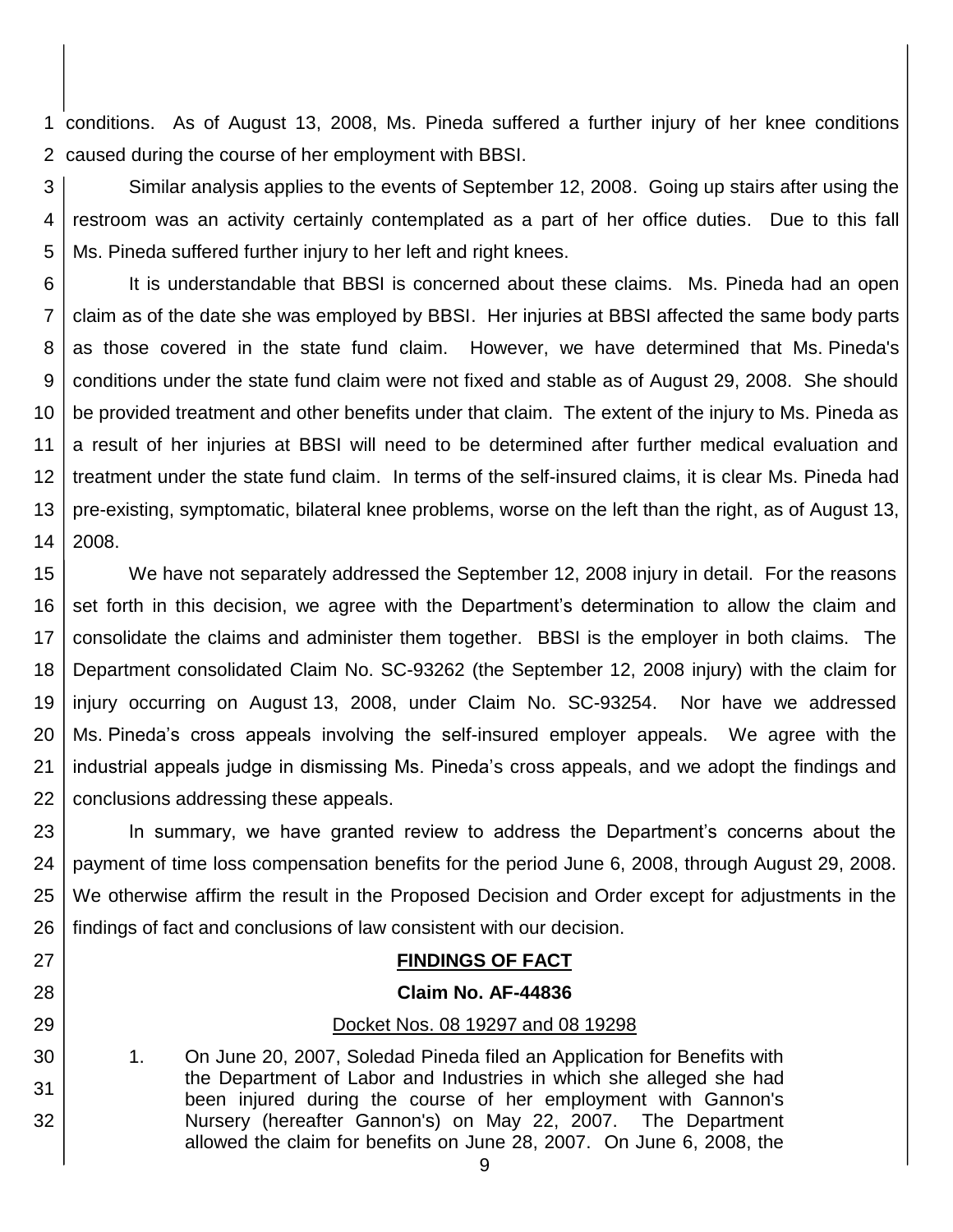Department issued an order in which it paid Ms. Pineda time loss compensation benefits for the inclusive period from May 13, 2008, through June 5, 2008, and declared it would no longer pay such benefits because Ms. Pineda was released to return to work. The claimant protested the order on June 10, 2008. On August 28, 2008, the Department affirmed the provisions of the June 6, 2008 order. Ms. Pineda filed a Notice of Appeal with the Board of Industrial Insurance Appeals from the Department order on October 3, 2008. The Board extended the time within which it had to consider the appeal on November 3, 2008, and November 12, 2008. On November 13, 2008, the Board issued an Order Granting Appeal under Docket No. 08 19297, and agreed to hear the appeal.

1

2

3

4

5

6

7

8

9

10

11

12

13

14

15

16

17 18

19

20

21 22

23

24

25

26

27

28

29

30

31

32

In the meantime, on August 29, 2008, the Department issued an order in which it closed Ms. Pineda's claim with the following language: "The claimant's permanent partial disability award is for: 4.00% of compensation for unspecified disabilities of 100% as compared to total bodily impairment." Ms. Pineda filed an appeal with this Board from the Department's closing order on October 3, 2008. After the Board extended the time within which it had to consider the appeal on November 3, 2008, and November 12, 2008, on November 13, 2008, the Board issued an Order Granting Appeal under Docket No. 09 19298, and agreed to hear the appeal.

- 2. Ms. Pineda was born in Mexico where she obtained a first or second grade education. She is unable to read or write in any language and she can speak only Spanish. The claimant was about 47 years old in November 2009. Ms. Pineda's employment history consists of jobs she held as a field laborer, produce warehouse worker, and nursery worker. All of the jobs required the capacity to stand and/or walk for at least five hours a day.
- 3. Gannon's hired Ms. Pineda to work during summer seasons sometime in 1999 or 2000. Her job consisted primarily of watering plants. Gannon's employed the claimant during summer seasons. Ms. Pineda worked for the Sunset warehouse during winter seasons.
- 4. On May 22, 2007, Ms. Pineda tripped over a water hose during the course of her employment with Gannon's. She fell onto both of her knees, but with most of her weight on her left knee. She also hit her left knee on a door frame. Ms. Pineda immediately experienced bilateral knee pain, but the pain mostly focused in her left knee.
- 5. Ms. Pineda's May 22, 2007 industrial injury proximately caused her to sustain a torn lateral meniscus in the left knee for which she underwent surgery in which virtually the entirety of the meniscus was removed.
- 6. As of August 29, 2008, the condition Ms. Pineda's May 22, 2007 industrial injury proximately caused was not medically fixed and stable, and it required further proper and necessary medical or surgical treatment.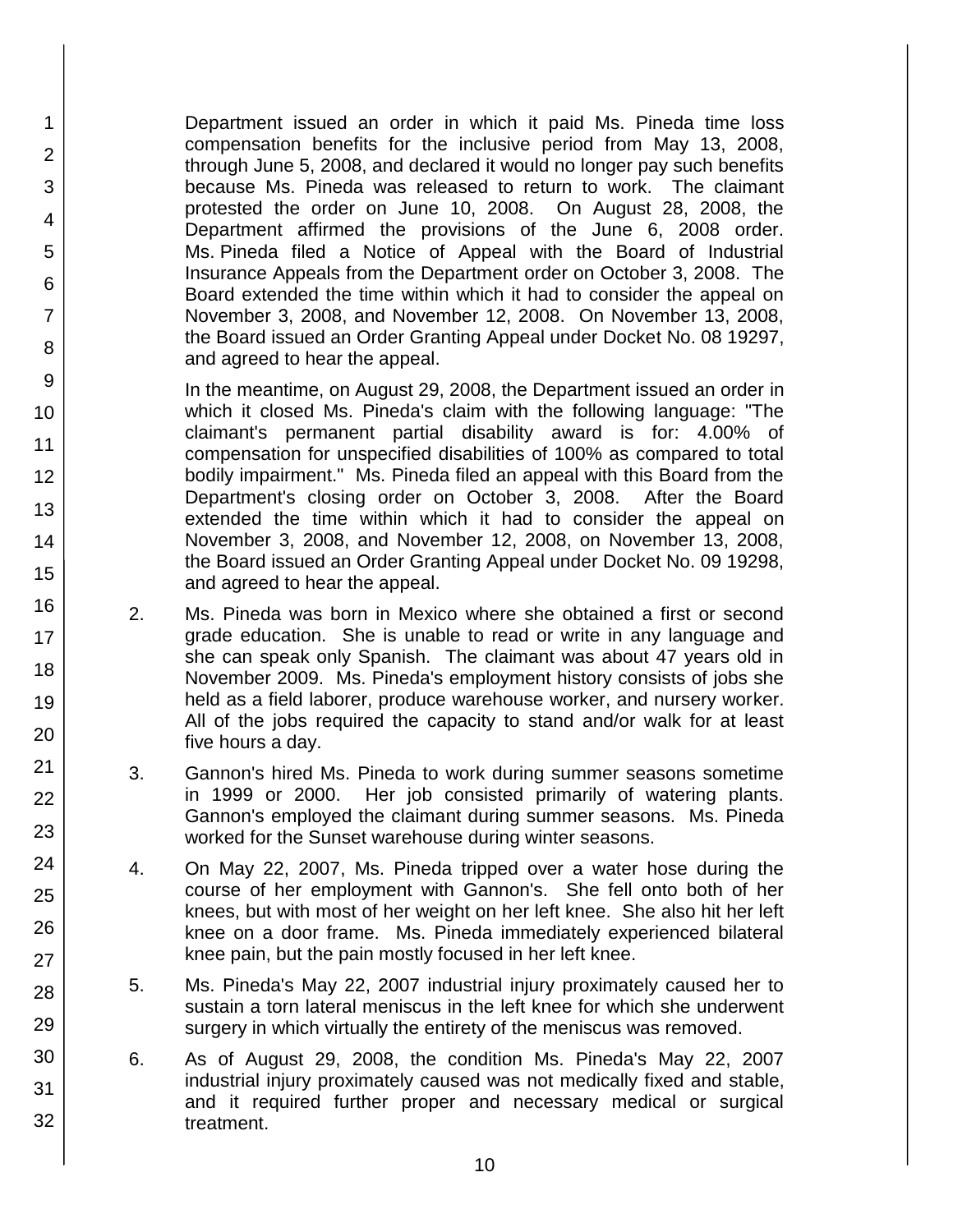7. From June 6, 2008, through August 29, 2008, Ms. Pineda's May 22, 2007 industrial injury prevented her from lifting, pushing, or pulling more than 20 pounds or carrying more than 10 pounds in excess of two or three hours.

1

2

3

4

5

6

7

8

9

10

11

12

13

14

15

16

17

18

19

20

21

22

23

24

25

26

27

28

29

30

31

32

- 8. From June 6, 2008, through August 29, 2008, Ms. Pineda was employed at two gainful employments for which she received wages. She worked for a period of between two and four weeks picking blueberries, and then she was employed by Barrett Business Services, Inc. Ms. Pineda worked at Barrett Business Services, Inc., two to three weeks before sustaining a further industrial injury on August 13, 2008.
- 9. In view of her age, education, work experience, transferrable skills, and the restrictions on her ability to be active, which her May 22, 2007 industrial injury proximately caused, Ms. Pineda was unable to obtain or retain gainful employment on a reasonably continuous basis in the competitive labor market from June 6, 2008, through August 29, 2008.

# **Claim No.SC-93254**

# Docket Nos. 09 11932, 09 11932-A, 09 12238, and 09 12238-A

- 10. On September 25, 2008, Soledad Pineda filed an Application for Benefits with the Department of Labor and Industries, in which she alleged she had been injured during the course of her employment with Barrett Business Services, Inc. (hereafter BBSI), on August 13, 2008. On December 8, 2008, the Department issued an order in which it declared that Ms. Pineda sustained an injury during the course of her employment with BBSI on September 12, 2008 (Claim No. SC-93262); the September 12, 2008 injury constituted an aggravation of the condition she sustained at BBSI on August 13, 2008; Claim No. SC-93262 was an invalid claim number; Claim No. SC-93254 was assigned to include both the August 13, 2008, and September 12, 2008 injuries at BBSI; and all future correspondence should be addressed to the Department under Claim No. SC-93254. BBSI protested the order on December 17, 2008. On January 27, 2009, the Department issued an order in which it allowed Ms. Pineda's claim for her August 13, 2008 industrial injury. On January 28, 2009, the Department affirmed the provisions of the December 8, 2008 Department order. On February 27, 2009, BBSI filed Notices of Appeal with the Board of Industrial Insurance Appeals from the January 27, 2009, and January 28, 2009 Department orders. On March 10, 2009, under Docket No. 09 11932, the Board issued an Order Granting Appeal regarding the January 28, 2009 Department order. On March 10, 2009, under Docket No. 09 12238, the Board issued another Order Granting Appeal regarding the January 27, 2009 Department order. The Board agreed to hear both appeals.
- On March 23, 2009, Ms. Pineda filed Notices of Appeal with this Board from the January 27, 2009, and January 28, 2009, Department orders. On March 31, 2009, under Docket No. 09 11932-A, the Board issued an Order Granting Appeal from the January 28, 2009 Department order,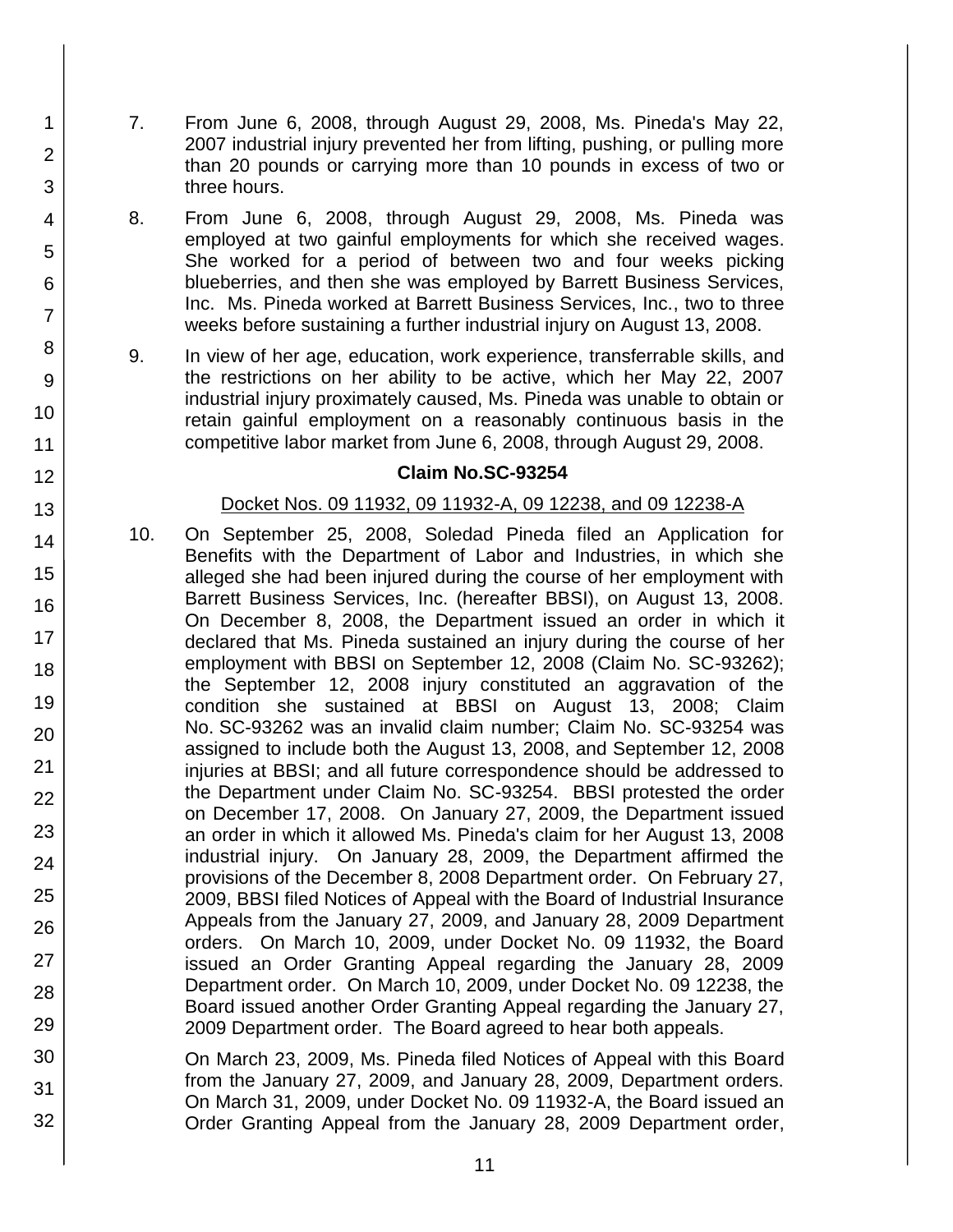and agreed to hear the appeal. On March 31, 2009, under Docket No. 09 12238-A, the Board issued an Order Granting Appeal from the January 27, 2009 Department order, and agreed to hear the appeal.

11. On August 13, 2008, Ms. Pineda was injured when her left knee gave out when she lifted a shovel while cleaning debris around machinery in the course of her employment sorting corn. She fell, hitting both her right and left knees.

1

2

3

4

5

6

7

8

9

10

11

12

13

14

15

16

17

18

19

20

21 22

23

24

25

26

27

28

29

30

31

32

- 12. The August 13, 2008 event at BBSI was a sudden and tangible event, which occurred from without and resulted in Ms. Pineda suffering immediate symptoms of knee injuries.
- 13. As of August 13, 2008, Ms. Pineda had a pre-existing symptomatic left knee condition and previously had surgery for her left knee condition on September 20, 2007.
- 14. Ms. Pineda's August 13, 2008 industrial injury proximately caused a minor left knee strain/sprain and an impact injury to and additional internal derangement of her right knee.
- 15. On September 12, 2008, Ms. Pineda was injured during the course of her employment with BBSI, when her left knee gave away as she was climbing stairs to reach her office after she had used a restroom. She fell on her knees, primarily her right knee.
- 16. The event that happened to Ms. Pineda at BBSI on September 12, 2008, also caused a minor left knee strain/sprain and an impact injury to and additional internal derangement of her right knee.
- 17. The January 27, 2009 Department order did not adversely affect or infringe upon any of Ms. Pineda's legal rights.
- 18. The January 28, 2009 Department order did not adversely affect or infringe upon any of Ms. Pineda's legal rights.

# **Claim No. SC-93262**

# Docket Nos. 09 11933 and 09 11933-A

19. On November 4, 2008, Soledad Pineda filed an Application for Benefits with the Department of Labor and Industries, in which she alleged she had been injured during the course of her employment with Barrett Business Services, Inc. (BBSI), on September 12, 2008. On December 8, 2008, the Department issued an order in which it declared that the claim Ms. Pineda filed for her September 12, 2008 injury (Claim No. SC-93262) was for an aggravation of a condition she sustained at BBSI on August 13, 2008 (Claim No. SC-93254); the Department was consolidating the claims under Claim No. SC-93254; all future correspondence regarding Ms. Pineda's September 12, 2008 injury event at BBSI should be filed under Claim No. SC-93254; and Claim No. SC-93262 was an invalid claim number. BBSI protested the order on December 17, 2008, but the Department affirmed the provisions of the order on January 28, 2009. On February 27, 2009, BBSI filed a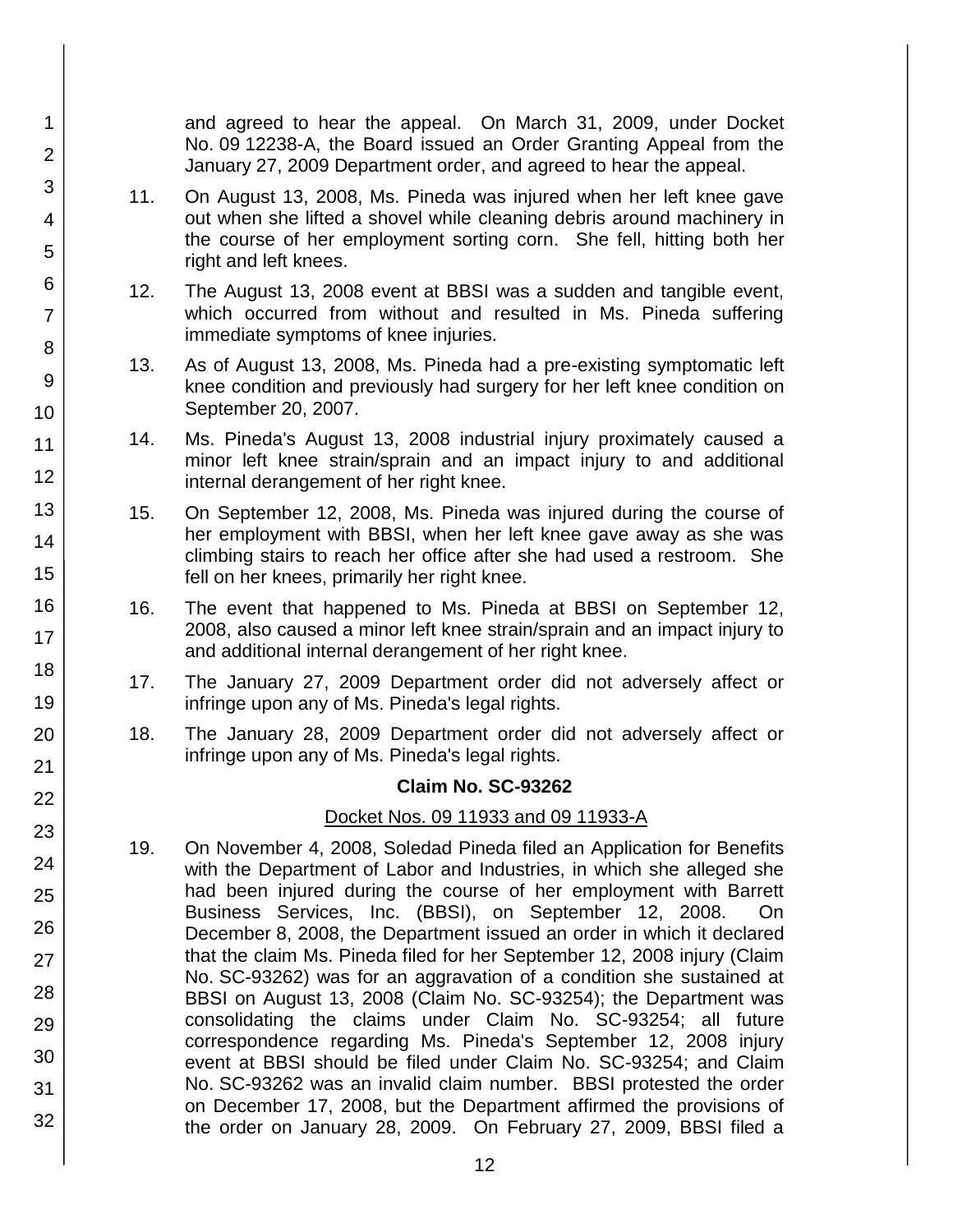Notice of Appeal with the Board of Industrial Insurance Appeals from the January 28, 2009 Department order. On March 10, 2009, under Docket No. 09 11933, the Board issued an Order Granting Appeal, and agreed to hear the appeal.

1

2

3

4

5

6

7

8

9

10

11

12

13

14

15

16

17

18

19

20

21 22

23

24

25

26

27

28

29

30

31

32

On March 23, 2009, Ms. Pineda filed a Notice of Appeal with this Board from the January 28, 2009 Department order. On March 31, 2009, under Docket No. 09 11933-A, the Board issued an Order Granting Appeal, and agreed to hear the appeal.

- 20. On September 12, 2008, Ms. Pineda was injured during the course of her employment with BBSI when her left leg gave away as she was climbing a set of stairs to return from a restroom to her office. She fell on both of her knees, but primarily her right knee and immediately experienced symptoms of injury in her knees.
- 21. The September 12, 2008 event at BBSI was a sudden and tangible event, which occurred from without and resulted in Ms. Pineda suffering immediate symptoms of knee injuries.
- 22. Ms. Pineda's September 12, 2008 industrial injury proximately caused a minor strain/sprain and possible internal derangement of her left knee and an impact injury to and additional internal derangement of her right knee.
- 23. The January 28, 2009 Department order did not adversely affect or infringe upon any of Ms. Pineda's legal rights.

# **CONCLUSIONS OF LAW**

# **Claim No. AF-44836**

# Docket Nos. 08 19297 and 08 19298

- 1. The Board of Industrial Insurance Appeals has jurisdiction over the parties to and the subject matter of these appeals.
- 2. As of August 29, 2008, Ms. Pineda required further proper and necessary treatment, as that term is used in RCW 51.36.010, for conditions proximately caused by the industrial injury of May 22, 2007.
- 3. From June 6, 2008, through August 29, 2008, Ms. Pineda was temporarily totally disabled within the meaning of RCW 51.32.090, because of conditions proximately caused by the industrial injury of May 22, 2007.
- 4. The order of the Department of Labor and Industries dated August 28, 2008, is incorrect and is reversed, and this matter is remanded to the Department with direction to further investigate and calculate Ms. Pineda's entitlement to time-loss compensation or to other benefits for the period from June 6, 2008, through August 29, 2008, taking into account any wages she may have received during this period, and to take such other and further action and pay such benefits as indicated by the law and the facts.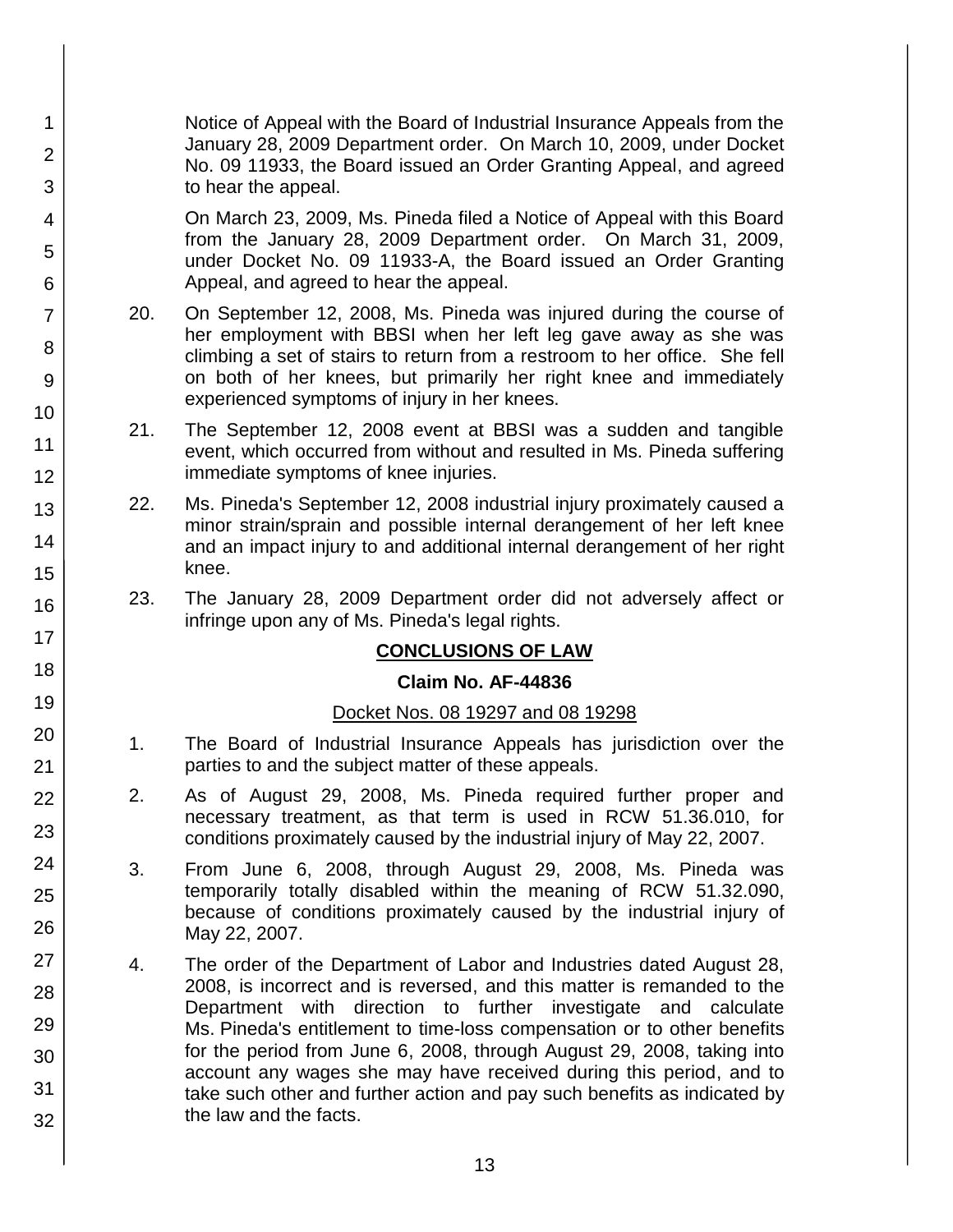5. The order of the Department of Labor and Industries dated August 29, 2008, is incorrect and is reversed, and this matter is remanded to the Department with direction to issue an order in which it declares Ms. Pineda's claim remains open for proper and necessary medical treatment and to take such other and further action as indicated by the law and the facts.

1

2

3

4

5

6

7

8

9

10

11

12

13

14

15

16

17 18

19

20

21 22

23

24

25

26

27

28

29

30

31

32

#### **Claim No. SC-93254**

#### Docket Nos. 09 11932, 09 11932-A, 09 12238, and 09 12238-A

- 6. The Board of Industrial Insurance Appeals has jurisdiction over the parties to and the subject matters of these appeals.
- 7. Ms. Pineda sustained an industrial injury within the meaning of RCW 51.08.100 during the course of her employment with BBSI on August 13, 2008.
- 8. Ms. Pineda was not aggrieved by the January 27, 2009 Department order within the meaning of RCW 51.52.060.
- 9. Ms. Pineda was not aggrieved by the January 28, 2009 Department order within the meaning of RCW 51.52.060.
- 10. In the appeal assigned Docket No. 09 11932, the order of the Department of Labor and Industries dated January 28, 2009, is correct and is affirmed.
- 11. In the appeal assigned Docket No. 09 11932-A, Ms. Pineda's appeal is dismissed.
- 12. In the appeal assigned Docket No. 09 12238, the Department order dated January 27, 2009, is correct and is affirmed.
- 13. In the appeal assigned Docket No. 09 12238-A, Ms. Pineda's appeal is dismissed.

#### **Claim No. SC-93262**

Docket Nos. 09 11933 and 09 11933-A

- 14. The Board of Industrial Insurance Appeals has jurisdiction over the parties to and the subject matters of these appeals.
- 15. In the appeal assigned Docket No. 09 11933, the order of the Department of Labor and Industries dated January 28, 2009, is correct and is affirmed.